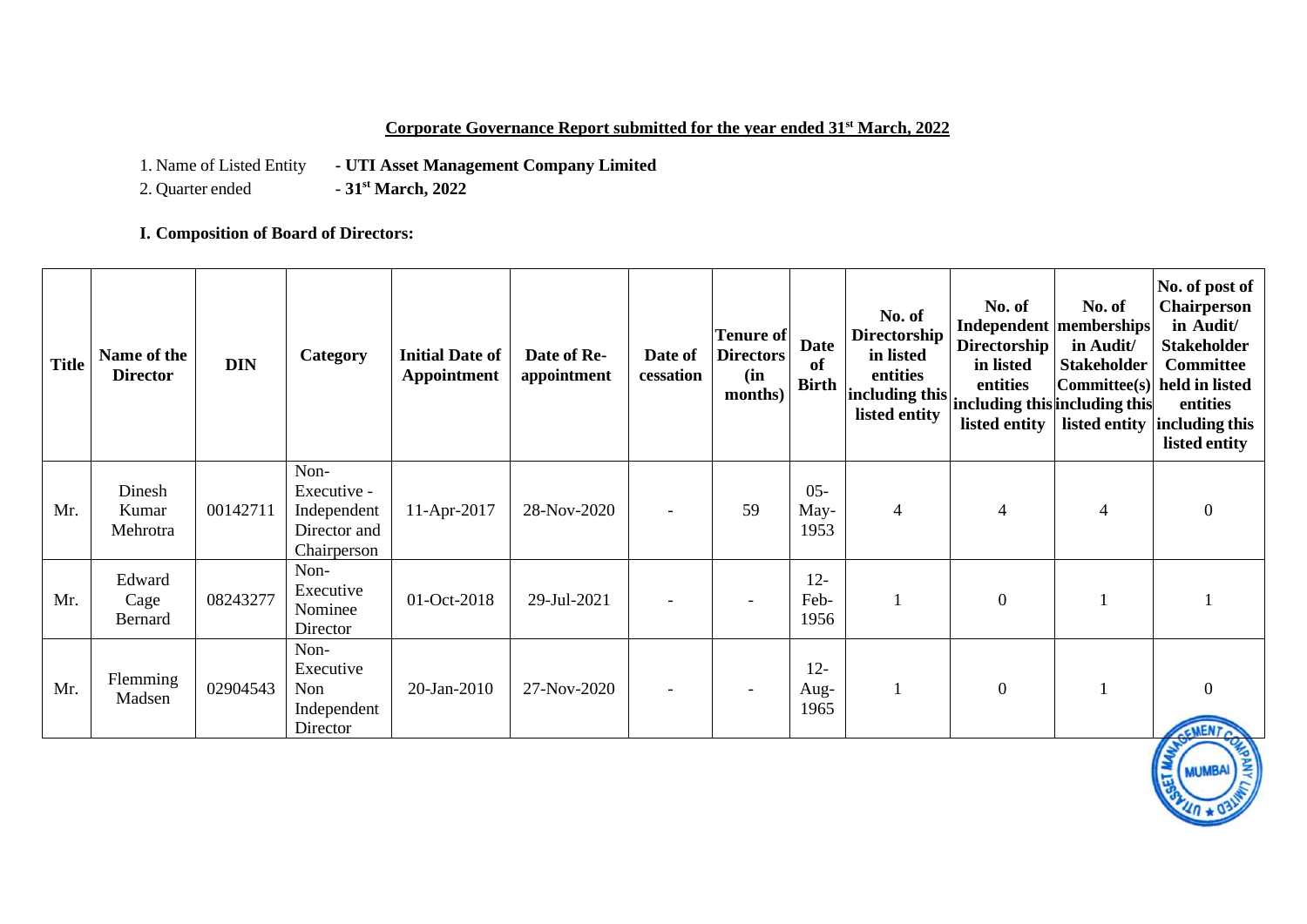| Mr. | Narasimhan<br>Seshadri        | 03486485 | Non-<br>Executive -<br>Independent<br>Director | 14-Oct-2016  | 28-Nov-2020  | $\overline{\phantom{a}}$ | 65 | $30-$<br>Apr-<br>1953  |                |                  | $\overline{2}$ | $\boldsymbol{0}$ |
|-----|-------------------------------|----------|------------------------------------------------|--------------|--------------|--------------------------|----|------------------------|----------------|------------------|----------------|------------------|
| Mr. | Deepak<br>Kumar<br>Chatterjee | 03379600 | Non-<br>Executive -<br>Independent<br>Director | 25-Sep-2018  | 29-July-2021 |                          | 42 | $01-$<br>Nov-<br>1953  | $\overline{2}$ | $\overline{2}$   | $\overline{2}$ |                  |
| Mr. | Rajeev<br>Kakar               | 01888608 | Non-<br>Executive -<br>Independent<br>Director | 20-Nov-2019  | 20-Nov-2019  | $\overline{\phantom{a}}$ | 28 | $01-$<br>Jul-<br>1963  |                |                  |                | $\boldsymbol{0}$ |
| Ms. | Dipali<br>Hemant<br>Sheth     | 07556685 | Non-<br>Executive -<br>Independent<br>Director | 20-Nov-2019  | 20-Nov-2019  |                          | 28 | $04 -$<br>Jul-<br>1965 | 4              | $\overline{4}$   | 5              | $\overline{0}$   |
| Ms. | Jayashree<br>Vaidhyanathan    | 07140297 | Non-<br>Executive -<br>Independent<br>Director | 20-Nov-2019  | 20-Nov-2019  | $\overline{\phantom{a}}$ | 28 | $01 -$<br>Feb-<br>1970 |                |                  |                | $\overline{0}$   |
| Mr. | Sanjay<br>Varshneya           | 08161701 | Non-<br>Executive -<br>Nominee<br>Director     | 29-July-2021 | 29-July-2021 |                          |    | $01 -$<br>Dec-<br>1965 |                | $\overline{0}$   | $\theta$       | $\Omega$         |
| Mr. | Imtaiyazur<br>Rahman          | 01818725 | Executive<br>Director and<br><b>CEO</b>        | 28-Apr-2019  | 28-Apr-2019  |                          |    | $07 -$<br>Sep-<br>1963 |                | $\boldsymbol{0}$ |                | $\overline{0}$   |

|                        | Mr. Imtaiyazur Rahman was appointed as the Chief Executive Officer of the Company for a period of two years with effect<br>from 13 <sup>th</sup> June, 2020. The Board had, in its meeting held on $28th$ January, 2022, based on the recommendation of Nomination                         |  |
|------------------------|--------------------------------------------------------------------------------------------------------------------------------------------------------------------------------------------------------------------------------------------------------------------------------------------|--|
| <b>Company Remarks</b> | & Remuneration Committee, approved to re-appoint Mr. Imtaiyazur Rahman as the Chief Executive Officer of the Company<br>for another term of two years effective from 13 <sup>th</sup> June, 2022 till 12 <sup>th</sup> June, 2024, post completion of his present term on 12 <sup>th</sup> |  |
|                        | June, 2022.                                                                                                                                                                                                                                                                                |  |
|                        |                                                                                                                                                                                                                                                                                            |  |

 $4n * 0$ ?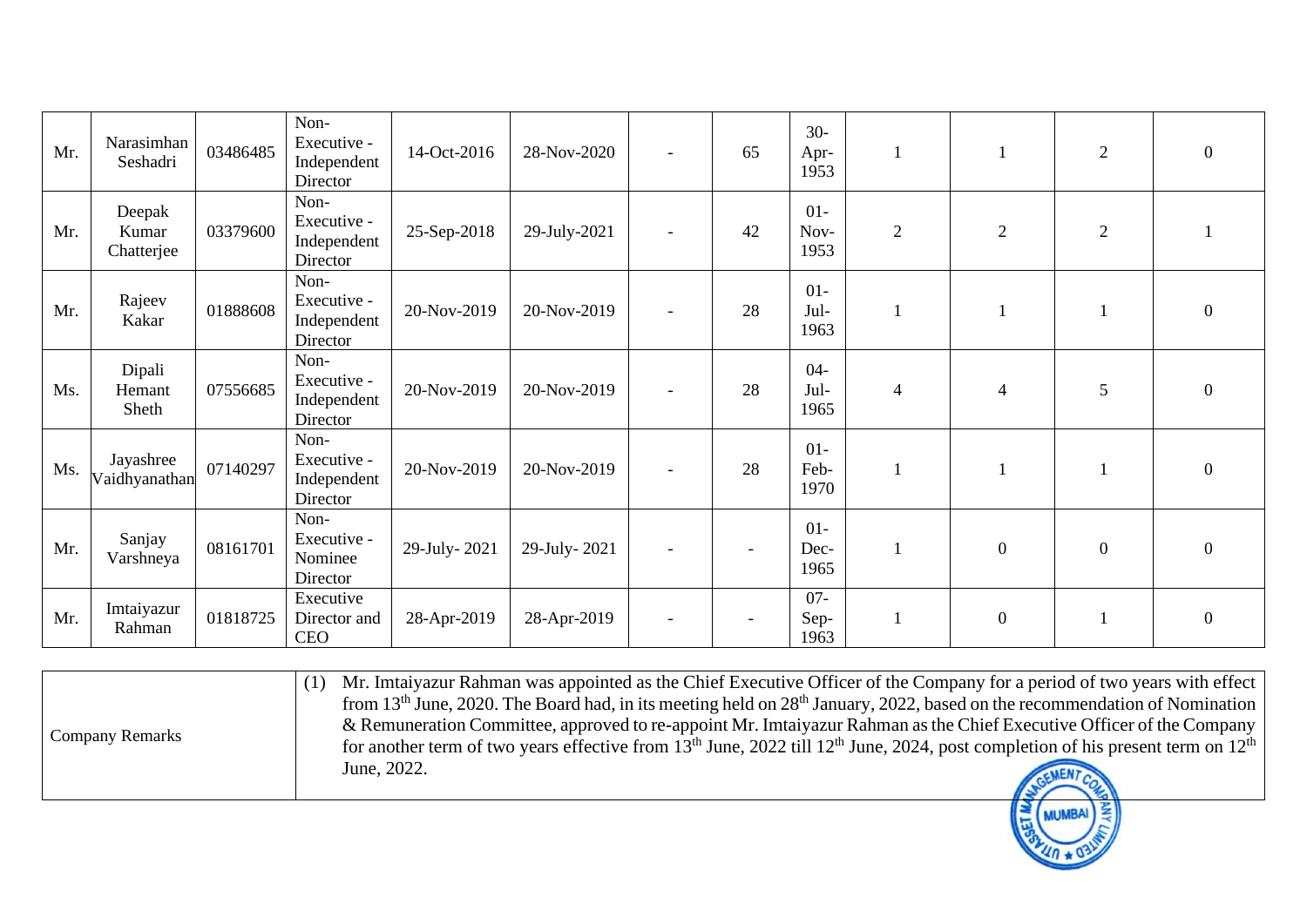|                                                | Mr. Edward Cage Bernard is a foreign national and does not mandatorily required to have PAN. Accordingly, the dummy<br>number as "ZZZZZ299992" is quoted |
|------------------------------------------------|----------------------------------------------------------------------------------------------------------------------------------------------------------|
|                                                | Mr. Flemming Madsen is a foreign national and does not mandatorily required to have PAN. Accordingly, the dummy<br>number as "ZZZZZ299992" is quoted.    |
| Whether Regular chairperson<br>appointed       | Yes                                                                                                                                                      |
| Whether Chairperson is related to<br>MD or CEO | N <sub>o</sub>                                                                                                                                           |

## **II. Composition of Committees:**

### **a. Audit Committee:**

| Sr. No. | <b>Name of the Committee</b><br><b>Members</b> | Category                                                     | <b>Chairperson / Membership</b> | Date of Appointment | Date of Cessation |
|---------|------------------------------------------------|--------------------------------------------------------------|---------------------------------|---------------------|-------------------|
|         |                                                | Deepak Kumar Chatterjee   Non-Executive Independent Director | Chairperson                     | 24-Oct-2018         |                   |
|         | Dinesh Kumar Mehrotra                          | Non-Executive Independent Director                           | Member                          | 29-Jan-2018         |                   |
|         | <b>Flemming Madsen</b>                         | Non-Executive Non Independent Director                       | Member                          | $02-Mar-2010$       |                   |
|         | Narasimhan Seshadri                            | Non-Executive Independent Director                           | Member                          | 27-Jan-2017         |                   |
|         | Rajeev Kakar                                   | Non-Executive Independent Director                           | Member                          | 16-Dec-2019         |                   |

Whether Regular chairperson appointed Yes

### **b. Nomination and Remuneration Committee:**

| Sr. No. | <b>Name of the Committee</b><br><b>Members</b> | Category                           | <b>Chairperson / Membership</b> | Date of Appointment | <b>Date of Cessation</b> |
|---------|------------------------------------------------|------------------------------------|---------------------------------|---------------------|--------------------------|
|         | Narasimhan Seshadri                            | Non-Executive Independent Director | Chairperson                     | 24-Oct-2018         |                          |
|         | Dinesh Kumar Mehrotra                          | Non-Executive Independent Director | Member                          | $05-Apr-2018$       |                          |
|         | <b>Edward Cage Bernard</b>                     | Non-Executive Nominee Director     | Member                          | 24-Oct-2018         | <b>CONTRACTOR</b>        |

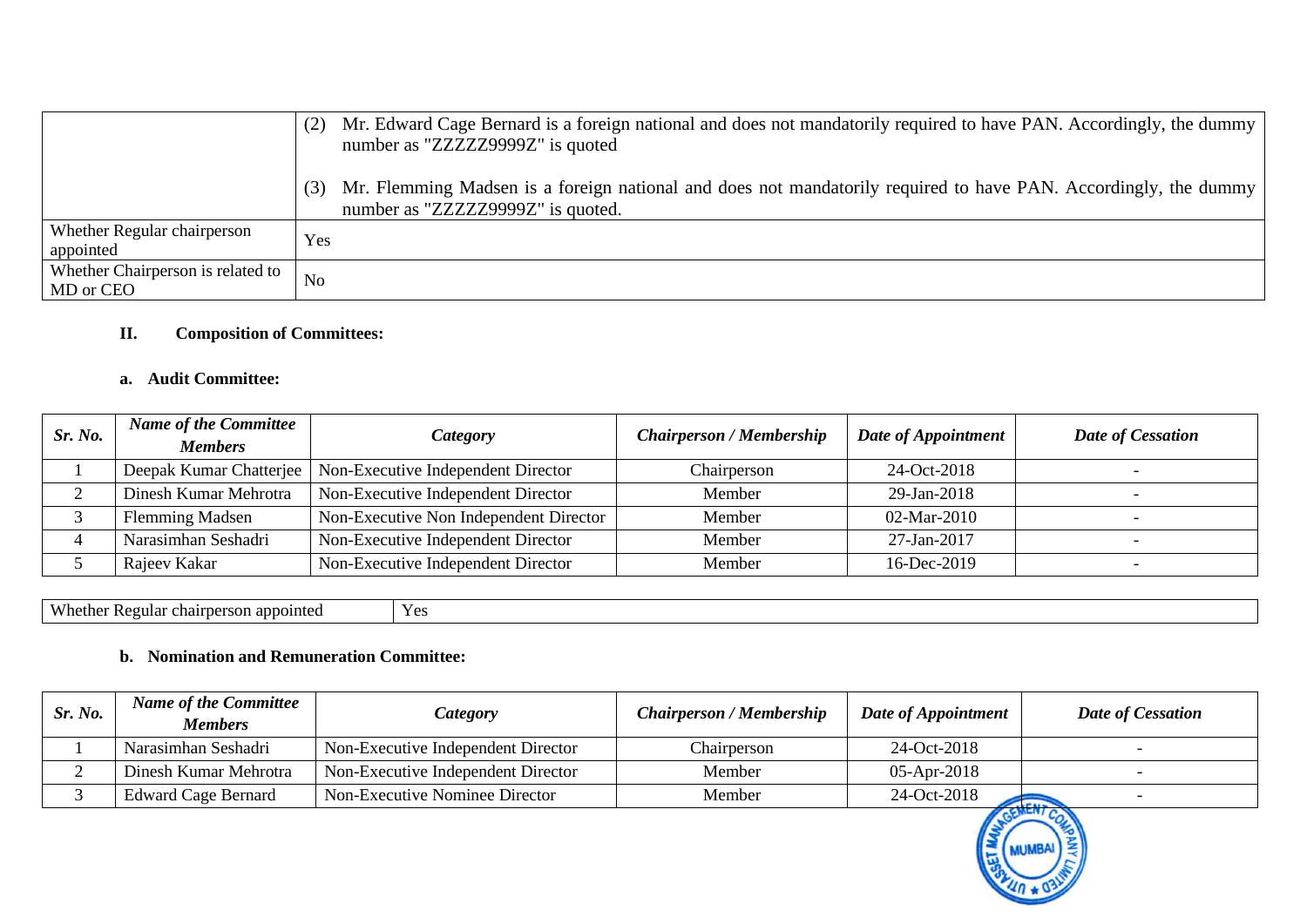|                              | $\overline{\phantom{a}}$<br><b>Hemant Sheth</b><br>1 * T<br>Dipal | Non-Executive Independent Director | Member | 16-Dec-2019 |  |
|------------------------------|-------------------------------------------------------------------|------------------------------------|--------|-------------|--|
|                              |                                                                   |                                    |        |             |  |
| Wh<br>$\sqrt{\text{hether}}$ | r Regular chairperson appointed                                   | Yes                                |        |             |  |

### **c. Stakeholders Relationship Committee:**

| Sr. No. | <b>Name of the Committee</b><br><b>Members</b> | Category                                                     | <b>Chairperson / Membership</b> | Date of Appointment | <b>Date of Cessation</b> |
|---------|------------------------------------------------|--------------------------------------------------------------|---------------------------------|---------------------|--------------------------|
|         | <b>Edward Cage Bernard</b>                     | Non-Executive Nominee Director                               | Chairperson                     | 24-Oct-2018         |                          |
|         |                                                | Deepak Kumar Chatterjee   Non-Executive Independent Director | Member                          | 24-Oct-2018         |                          |
|         | Jayashree Vaidhyanathan                        | Non-Executive Independent Director                           | Member                          | 04-Dec-2020         |                          |

| $X \rightarrow Y$<br>v hether<br>appointed<br>.egular | Yes |
|-------------------------------------------------------|-----|
|-------------------------------------------------------|-----|

## **d. Risk Management Committee:**

| Sr. No. | <b>Name of the Committee</b><br><b>Members</b> | <i>Category</i>                        | <b>Chairperson / Membership</b> | Date of Appointment | Date of Cessation |
|---------|------------------------------------------------|----------------------------------------|---------------------------------|---------------------|-------------------|
|         | Rajeev Kakar                                   | Non-Executive Independent Director     | Chairperson                     | 04-Dec-2020         |                   |
|         | <b>Flemming Madsen</b>                         | Non-Executive Non Independent Director | Member                          | 02-Mar-2010         |                   |
|         | Narasimhan Seshadri                            | Non-Executive Independent Director     | Member                          | $05-Apr-2018$       |                   |
|         | Deepak Kumar Chatterjee                        | Non-Executive Independent Director     | Member                          | 27-Apr-2019         |                   |
|         | Jayashree Vaidhyanathan                        | Non-Executive Independent Director     | Member                          | 16-Dec-2019         |                   |

Whether Regular chairperson appointed Yes

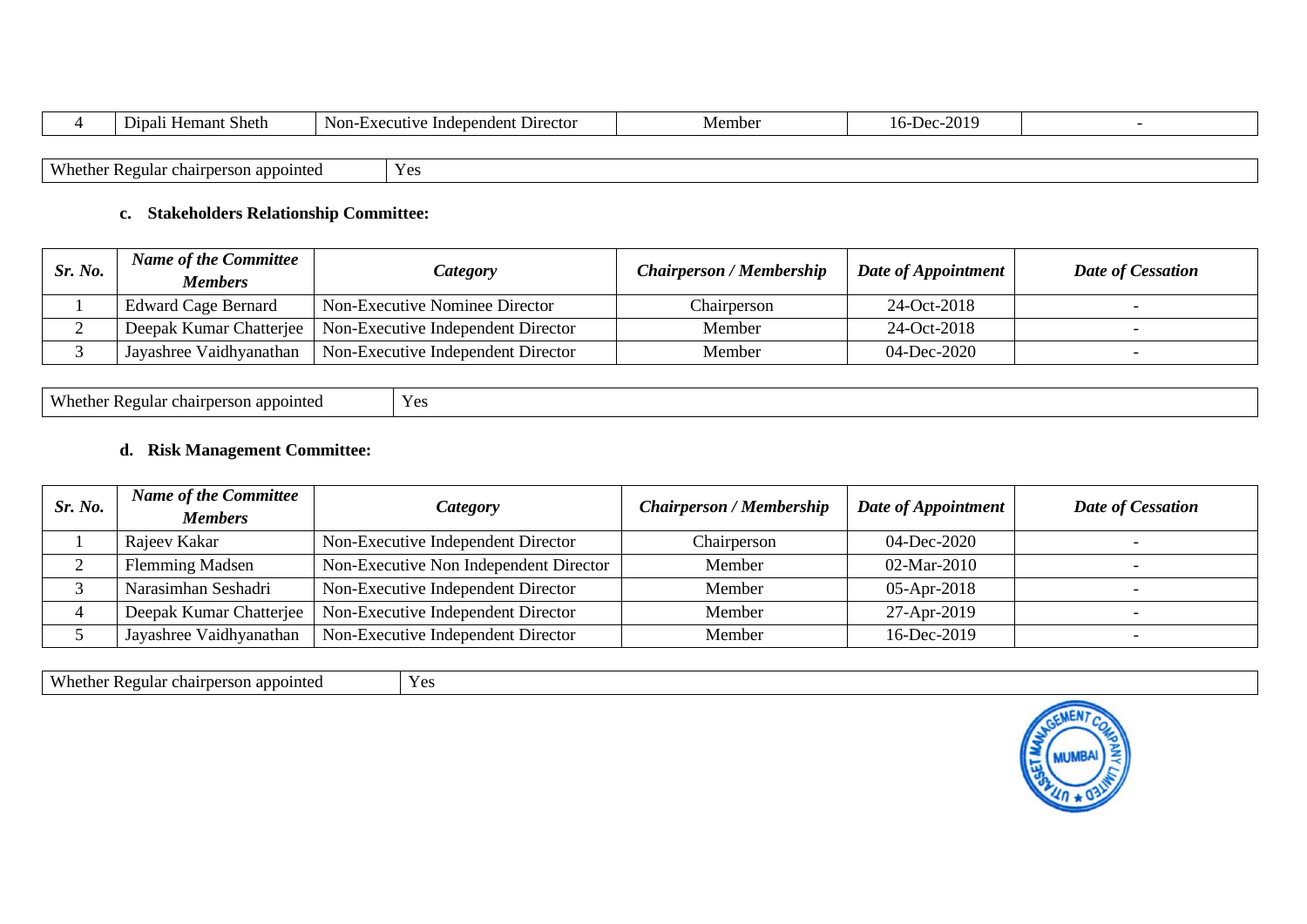## **e. Corporate Social Responsibility Committee:**

| Sr. No. | <b>Name of the Committee</b><br><b>Members</b> | Category                           | <b>Chairperson / Membership</b> | Date of Appointment | Date of Cessation        |
|---------|------------------------------------------------|------------------------------------|---------------------------------|---------------------|--------------------------|
|         | Dipali Hemant Sheth                            | Non-Executive Independent Director | Chairperson                     | 04-Dec-2020         |                          |
|         | Dinesh Kumar Mehrotra                          | Non-Executive Independent Director | Member                          | 29-Jan-2018         |                          |
|         | <b>Edward Cage Bernard</b>                     | Non-Executive Nominee Director     | Member                          | 24-Oct-2018         |                          |
|         | Imtaiyazur Rahman                              | Executive Director and CEO         | Member                          | 04-Dec-2020         | $\overline{\phantom{0}}$ |

Whether Regular chairperson appointed Yes

## **f. Digital Transformation Committee:**

| Sr. No. | <b>Name of the Committee Members</b> | <i>Category</i>                        | <b>Chairperson / Membership</b> |
|---------|--------------------------------------|----------------------------------------|---------------------------------|
|         | Jayashree Vaidhyanathan              | Non-Executive Independent Director     | Chairperson                     |
|         | <b>Flemming Madsen</b>               | Non-Executive Non Independent Director | Member                          |
|         | Rajeev Kakar                         | Non-Executive Independent Director     | Member                          |
|         | Dipali Hemant Sheth                  | Non-Executive Independent Director     | Member                          |
|         | Imtaiyazur Rahman                    | Executive Director and CEO             | Member                          |

Whether Regular chairperson appointed Yes

## **g. ESG Committee:**

| Sr. No. | <b>Name of the Committee Members</b> | <i>Category</i>                        | <b>Chairperson / Membership</b> |
|---------|--------------------------------------|----------------------------------------|---------------------------------|
|         | <b>Flemming Madsen</b>               | Non-Executive Non Independent Director | Chairperson                     |
|         | Narasimhan Seshadri                  | Non-Executive Independent Director     | Member                          |
|         | Rajeev Kakar                         | Non-Executive Independent Director     | Member                          |
|         | Dipali Hemant Sheth                  | Non-Executive Independent Director     | Member<br>CHENTA                |
|         | Sanjay Varshneya                     | Non-Executive Nominee Director         | Member                          |
|         |                                      | MUMBAI                                 |                                 |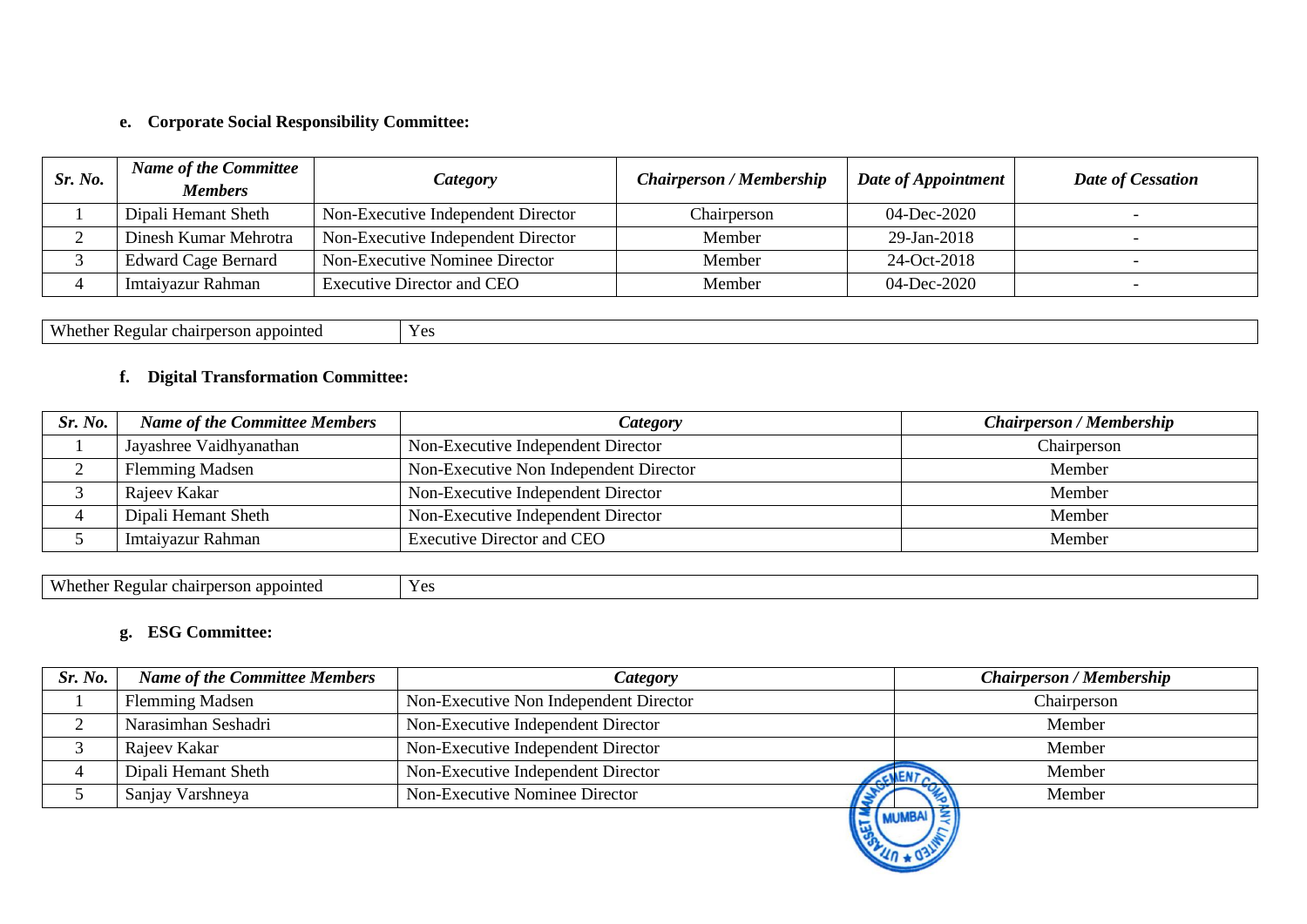| Wheth<br>∩n≁<br>naraan<br>oointed<br>cnair<br>11121<br>73. ZE . | $V \alpha$<br>. UC |
|-----------------------------------------------------------------|--------------------|

# **III. Meeting of Board of Directors:**

| $Date(s)$ of Meeting (if any) in<br>the previous quarter | $Date(s)$ of<br>Meeting (if any)<br>in the current<br>quarter | Whether<br>requirement of<br>Quorum met | <b>Number of Directors</b><br>present<br>(All directors including<br><b>Independent Director</b> ) | <b>Number of Independent</b><br><b>Directors</b><br>attending the meeting | Maximum gap between any two<br>consecutive (in number of days) |
|----------------------------------------------------------|---------------------------------------------------------------|-----------------------------------------|----------------------------------------------------------------------------------------------------|---------------------------------------------------------------------------|----------------------------------------------------------------|
| 28-Oct-2021                                              |                                                               | Yes                                     |                                                                                                    |                                                                           |                                                                |
|                                                          | 06-Jan-2022                                                   | Yes                                     | 10                                                                                                 |                                                                           | 69                                                             |
|                                                          | 28-Jan-2022                                                   | Yes                                     | 10                                                                                                 |                                                                           |                                                                |
|                                                          | 18-Feb-2022                                                   | Yes                                     | 10                                                                                                 |                                                                           | 20                                                             |
|                                                          | 22-Mar-2022                                                   | Yes                                     | 10                                                                                                 |                                                                           |                                                                |

## **IV. Meeting of Committees**

| <b>Name of the Committee</b>             | $Date(s)$ of meeting<br>of the committee<br>in the relevant<br>quarter | Whether<br>requirement<br>of Quorum<br>$met$ (Yes/No) | <b>Number of Directors</b><br>present<br>(All directors including<br><b>Independent Director</b> ) | <b>Number of Independent</b><br>Directors attending the<br>meeting | Maximum gap between any two<br>consecutive (in number of days) |
|------------------------------------------|------------------------------------------------------------------------|-------------------------------------------------------|----------------------------------------------------------------------------------------------------|--------------------------------------------------------------------|----------------------------------------------------------------|
| <b>Audit Committee</b>                   | 28-10-2021                                                             | Yes                                                   |                                                                                                    |                                                                    |                                                                |
| <b>Audit Committee</b>                   | 28-01-2022                                                             | Yes                                                   |                                                                                                    |                                                                    | 91                                                             |
| <b>Audit Committee</b>                   | 18-02-2022                                                             | Yes                                                   |                                                                                                    |                                                                    | 20                                                             |
| Nomination and remuneration<br>committee | 11-10-2021                                                             | Yes                                                   |                                                                                                    |                                                                    |                                                                |
| Nomination and remuneration<br>committee | 17-12-2021                                                             | Yes                                                   |                                                                                                    |                                                                    | 66                                                             |
| Nomination and remuneration<br>committee | 17-01-2022                                                             | Yes                                                   | 4                                                                                                  |                                                                    | 30                                                             |
|                                          |                                                                        |                                                       |                                                                                                    | $\leq$ (MUMBAI) $\leq$                                             |                                                                |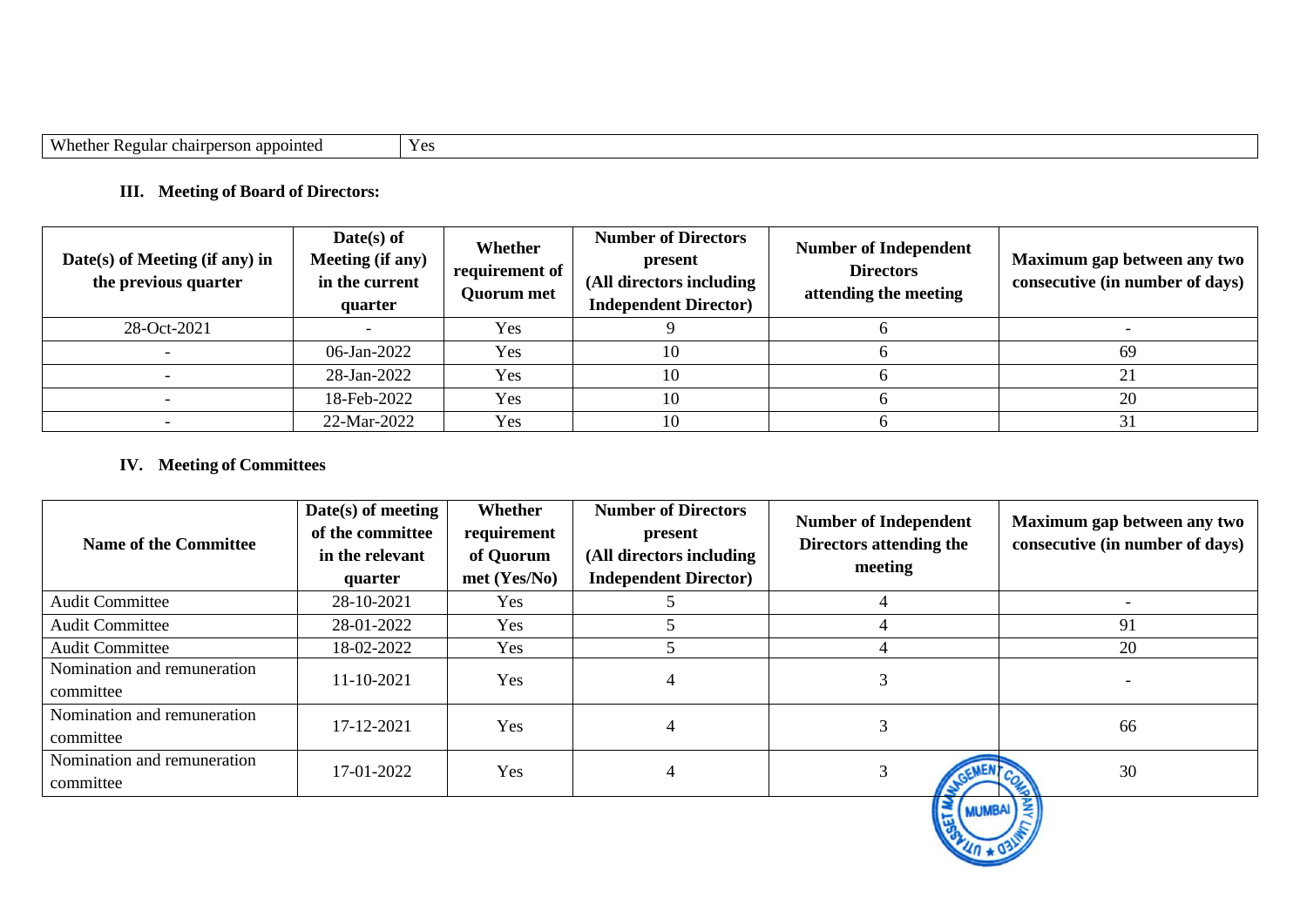| Nomination and remuneration             | 15-03-2022 | Yes |  |  | 56  |  |
|-----------------------------------------|------------|-----|--|--|-----|--|
| committee                               |            |     |  |  |     |  |
| <b>Stakeholders Relationship</b>        | 13-10-2021 | Yes |  |  |     |  |
| Committee                               |            |     |  |  |     |  |
| <b>Risk Management Committee</b>        | 30-11-2021 | Yes |  |  |     |  |
| <b>Risk Management Committee</b>        | 11-03-2022 | Yes |  |  | 100 |  |
| <b>Corporate Social Responsibility</b>  | 13-10-2021 | Yes |  |  |     |  |
| Committee                               |            |     |  |  |     |  |
| <b>Digital Transformation Committee</b> | 16-03-2022 | Yes |  |  |     |  |
| <b>ESG Committee</b>                    | 02-12-2021 | Yes |  |  |     |  |
| <b>ESG Committee</b>                    | 10-02-2022 | Yes |  |  | 69  |  |

### **V. Related Party Transactions**

| Subject                                                                                                | Compliance status (Yes/No/NA) |
|--------------------------------------------------------------------------------------------------------|-------------------------------|
| Whether prior approval of audit committee obtained                                                     | y es                          |
| Whether shareholder approval obtained for material RPT                                                 | Not Applicable                |
| Whether details of RPT entered into pursuant to omnibus approval have been reviewed by Audit Committee | Y es                          |

#### **VI. Affirmations:**

- 1. The composition of Board of Directors is in terms of SEBI (Listing obligations and disclosure requirements) Regulations, 2015. **Yes**
- 2. The composition of the following committees is in terms of SEBI (Listing obligations and disclosure requirements) Regulations, 2015 :
	- a. Audit Committee **Yes**
	- b. Nomination & Remuneration Committee **Yes**
	- c. Stakeholders RelationshipCommittee **Yes**
	- d. Risk Management Committee (applicable to the top 500 listed entities) **- Yes**
- 3. The committee members have been made aware of their powers, role and responsibilities as specified in SEBI (Listing obligations and disclosure requirements) Regulations, 2015. **– Yes**

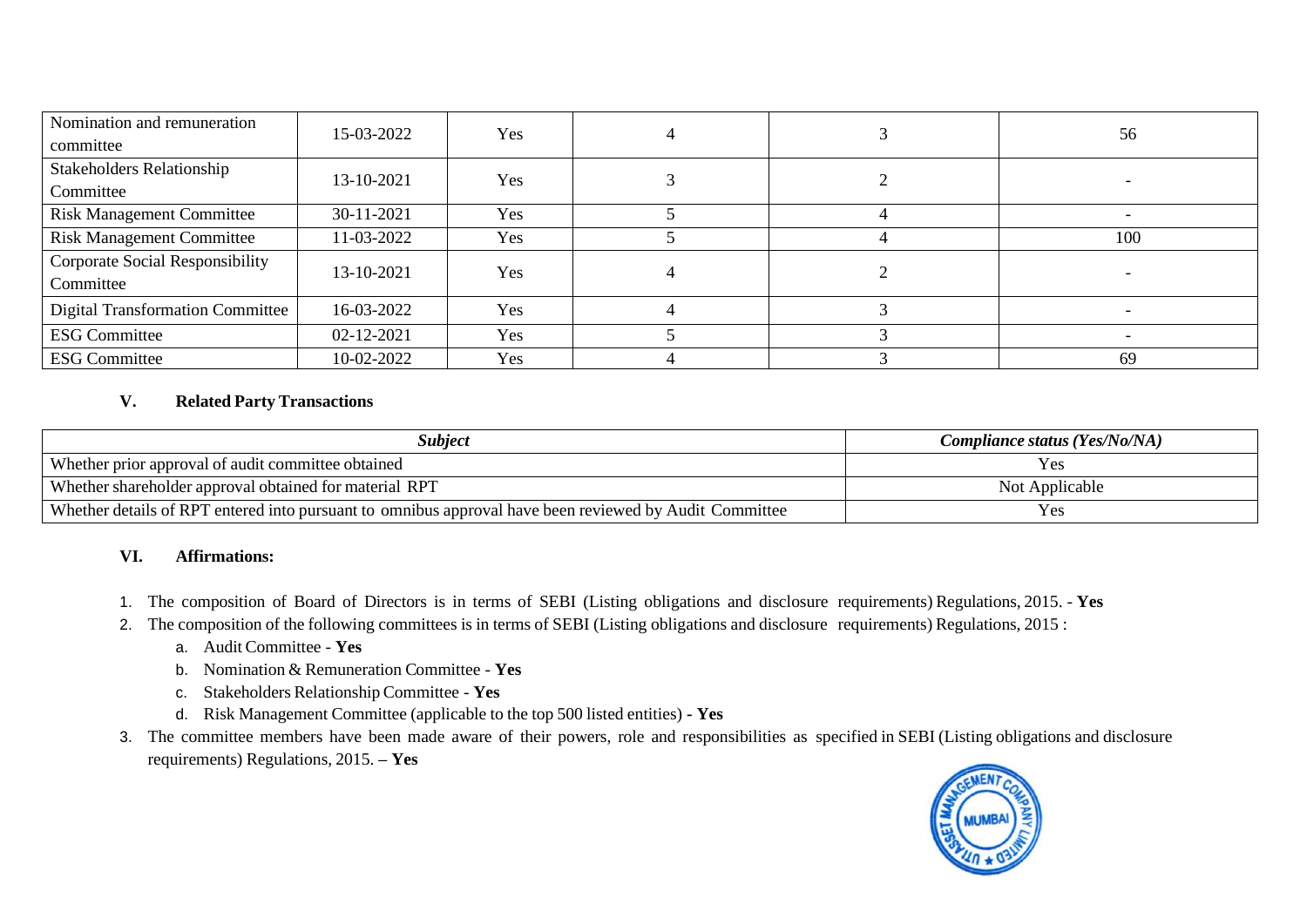- 4. The meetings of the board of directors and the above committees have been conducted in the manner as specified in SEBI (Listing obligations and disclosure requirements) Regulations, 2015.**- Yes**
- 5. This report and/or the report submitted in the previous quarter has been placed before Board of Directors. **– Yes**



**VII. Disclosure on website in terms of Listing Regulations:**

| <b>Item</b>                                                        | Compliance<br>status<br>(Yes/No/<br>NA) | If Yes provide link to website.<br>If No / NA provide reasons                               |
|--------------------------------------------------------------------|-----------------------------------------|---------------------------------------------------------------------------------------------|
| As per regulation $46(2)$ of the LODR:                             |                                         |                                                                                             |
| a) Details of business                                             | Yes                                     | https://www.utimf.com/about/overview/                                                       |
| b) Terms and conditions of appointment of independent<br>directors | Yes                                     | https://www.utimf.com/uti-amc-shareholders/corporate-governance/code-and-policies/          |
| c) Composition of various committees of board of directors         | Yes                                     | https://www.utimf.com/uti-amc-shareholders/corporate-governance/committee-of-the-<br>board/ |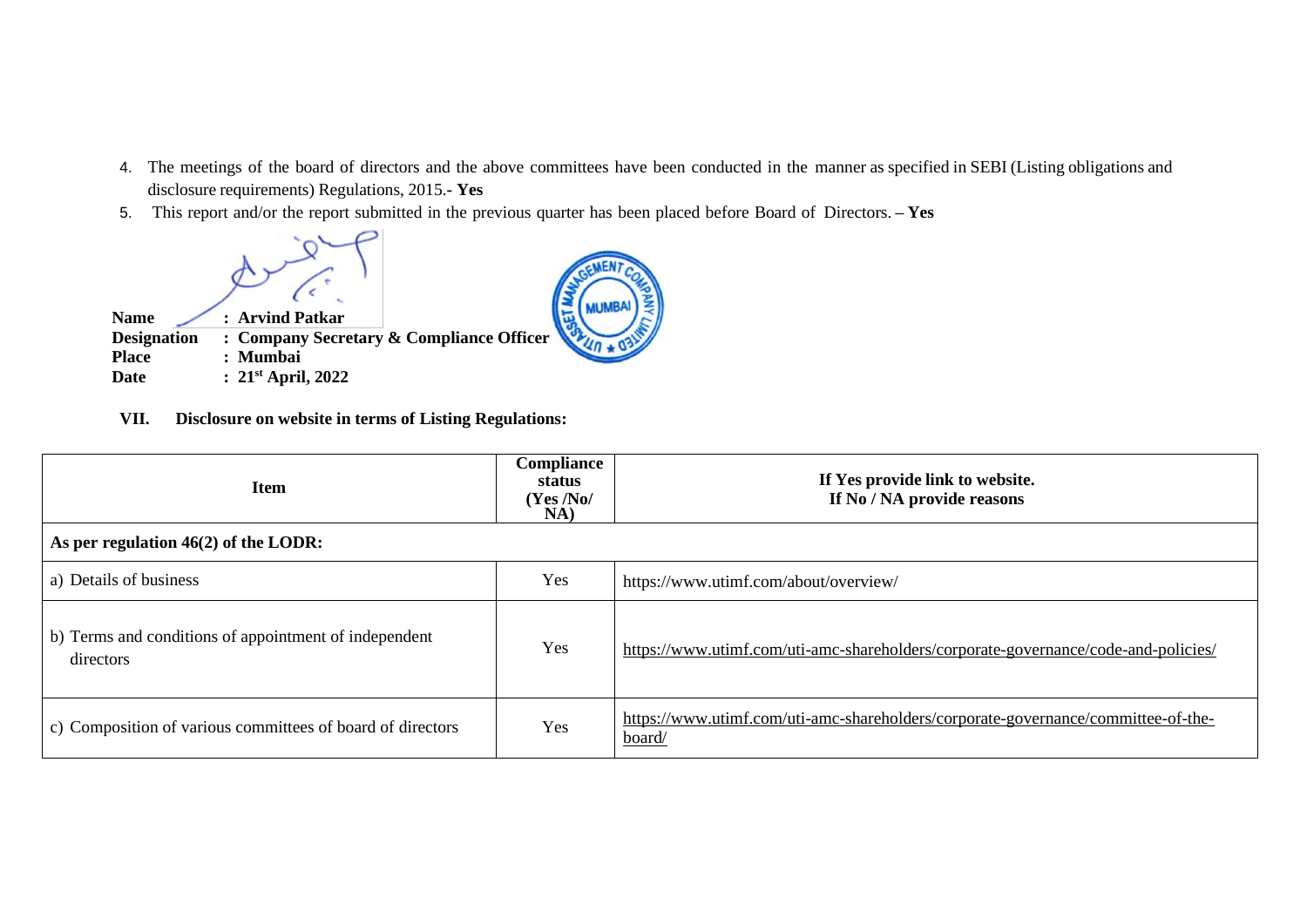| d) Code of conduct of board of directors and senior<br>management personnel                                                                      | Yes                      | https://www.utimf.com/uti-amc-shareholders/corporate-governance/code-and-policies/     |
|--------------------------------------------------------------------------------------------------------------------------------------------------|--------------------------|----------------------------------------------------------------------------------------|
| e) Details of establishment of vigil mechanism/ Whistle<br>Blower policy                                                                         | Yes                      | https://www.utimf.com/uti-amc-shareholders/corporate-governance/code-and-policies/     |
| f) Criteria of making payments to non-executive directors                                                                                        | Yes                      | https://www.utimf.com/uti-amc-shareholders/corporate-governance/code-and-policies/     |
| g) Policy on dealing with related party transactions                                                                                             | Yes                      | https://www.utimf.com/uti-amc-shareholders/corporate-governance/code-and-<br>policies/ |
| h) Policy for determining 'material' subsidiaries                                                                                                | Yes                      | https://www.utimf.com/uti-amc-shareholders/corporate-governance/code-and-policies/     |
| i) Details of familiarization programmes imparted to<br>independent directors                                                                    | Yes                      | https://www.utimf.com/uti-amc-shareholders/corporate-governance/code-and-policies/     |
| Email address for grievance redressal and other relevant<br>details                                                                              | Yes                      | https://www.utimf.com/investors-contacts/                                              |
| k) Contact information of the designated officials of the listed<br>entity who are responsible for assisting and handling<br>investor grievances | Yes                      | https://www.utimf.com/investors-contacts/                                              |
| 1) Financial results                                                                                                                             | Yes                      | https://www.utimf.com/uti-amc-shareholders/financials-filings/results/                 |
| m)Shareholding pattern                                                                                                                           | Yes                      | https://www.utimf.com/uti-amc-shareholders/listing-compliances/shareholding-pattern/   |
| n) Details of agreements entered into with the media companies<br>and/or their associates                                                        | <b>Not</b><br>Applicable |                                                                                        |

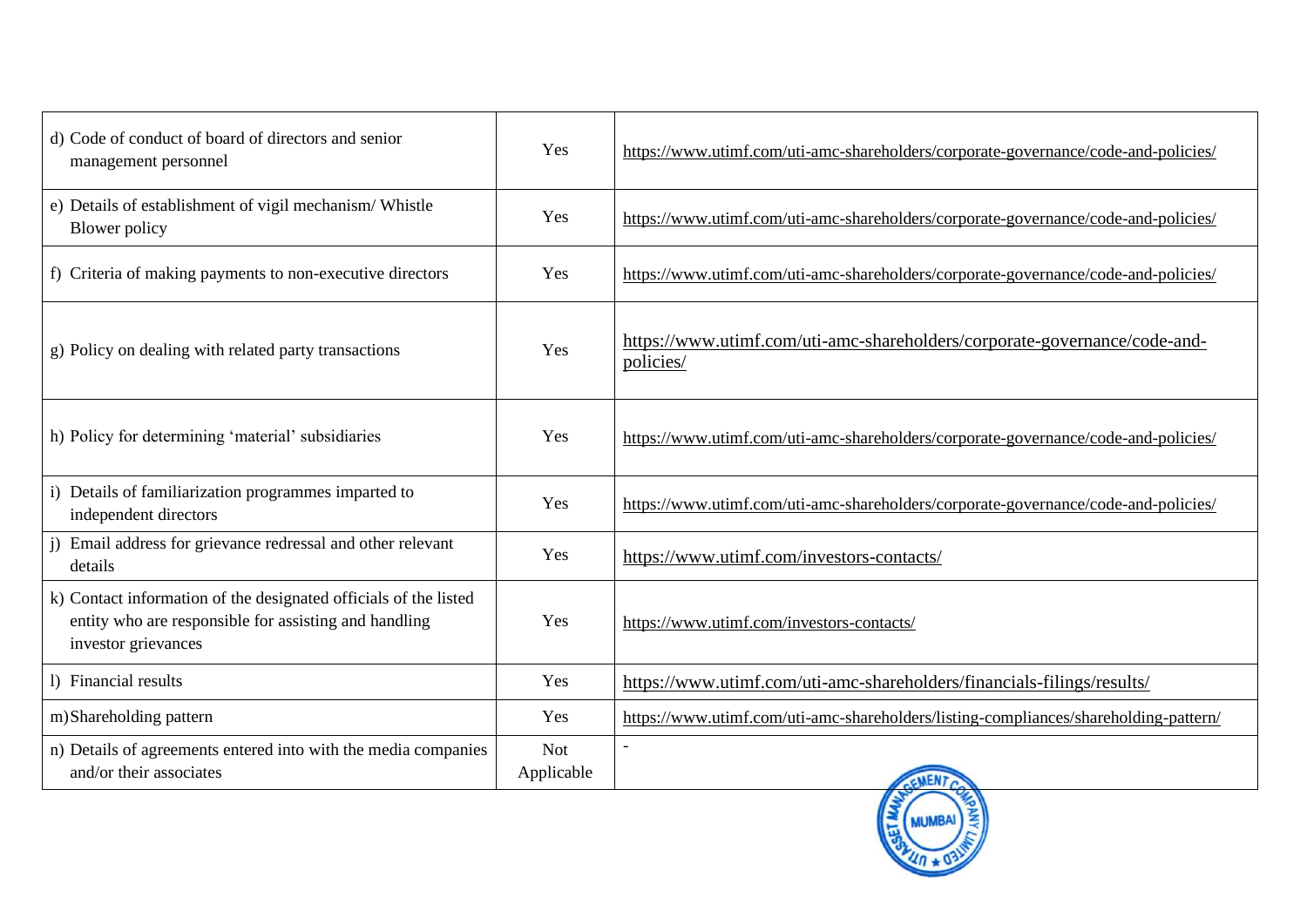| o) Schedule of analyst or institutional investor meet and<br>presentations made by the listed entity to analysts or<br>institutional investors simultaneously with submission to<br>stock exchange | Yes                      | https://www.utimf.com/uti-amc-shareholders/listing-compliances/other-filings-with-<br>stock-exchanges  |
|----------------------------------------------------------------------------------------------------------------------------------------------------------------------------------------------------|--------------------------|--------------------------------------------------------------------------------------------------------|
| p) New name and the old name of the listed entity                                                                                                                                                  | <b>Not</b><br>Applicable |                                                                                                        |
| q) Advertisements as per regulation $47(1)$                                                                                                                                                        | Yes                      | https://www.utimf.com/uti-amc-shareholders/listing-compliances/other-filings-with-<br>stock-exchanges/ |
| r) Credit rating or revision in credit rating obtained by the<br>entity for all its outstanding instruments                                                                                        | <b>Not</b><br>Applicable |                                                                                                        |
| s) Separate audited financial statements of each subsidiary of<br>the listed entity in respect of a relevant financial year                                                                        | Yes                      | https://www.utimf.com/uti-amc-shareholders/financials-filings/subsidiaries-financials/                 |
| As per other regulations of the LODR:                                                                                                                                                              |                          |                                                                                                        |
| a) Whether company has provided information under separate<br>section on its website as per Regulation $46(2)$                                                                                     | Yes                      | https://www.utimf.com/                                                                                 |
| b) Materiality Policy as per Regulation 30                                                                                                                                                         | Yes                      | https://www.utimf.com/uti-amc-shareholders/corporate-governance/code-and-<br>policies/                 |
| c) Dividend Distribution policy as per Regulation 43A<br>(as applicable)                                                                                                                           | Yes                      | https://www.utimf.com/uti-amc-shareholders/corporate-governance/code-and-policies/                     |
| It is certified that these contents on the website of the listed<br>entity are correct.                                                                                                            | Yes                      | https://www.utimf.com/                                                                                 |

## **VIII. Annual Affirmations:**

| <b>Particulars</b>                                                                                                  | <b>Regulation Number</b>   | <b>Compliance Status</b><br>(Yes / No / NA) |
|---------------------------------------------------------------------------------------------------------------------|----------------------------|---------------------------------------------|
| Independent director(s) have been appointed in terms of specified criteria of 'independence' and / or 'eligibility' | 16(1)(b) & 25(6)<br>CMENTA | Yes                                         |
|                                                                                                                     |                            |                                             |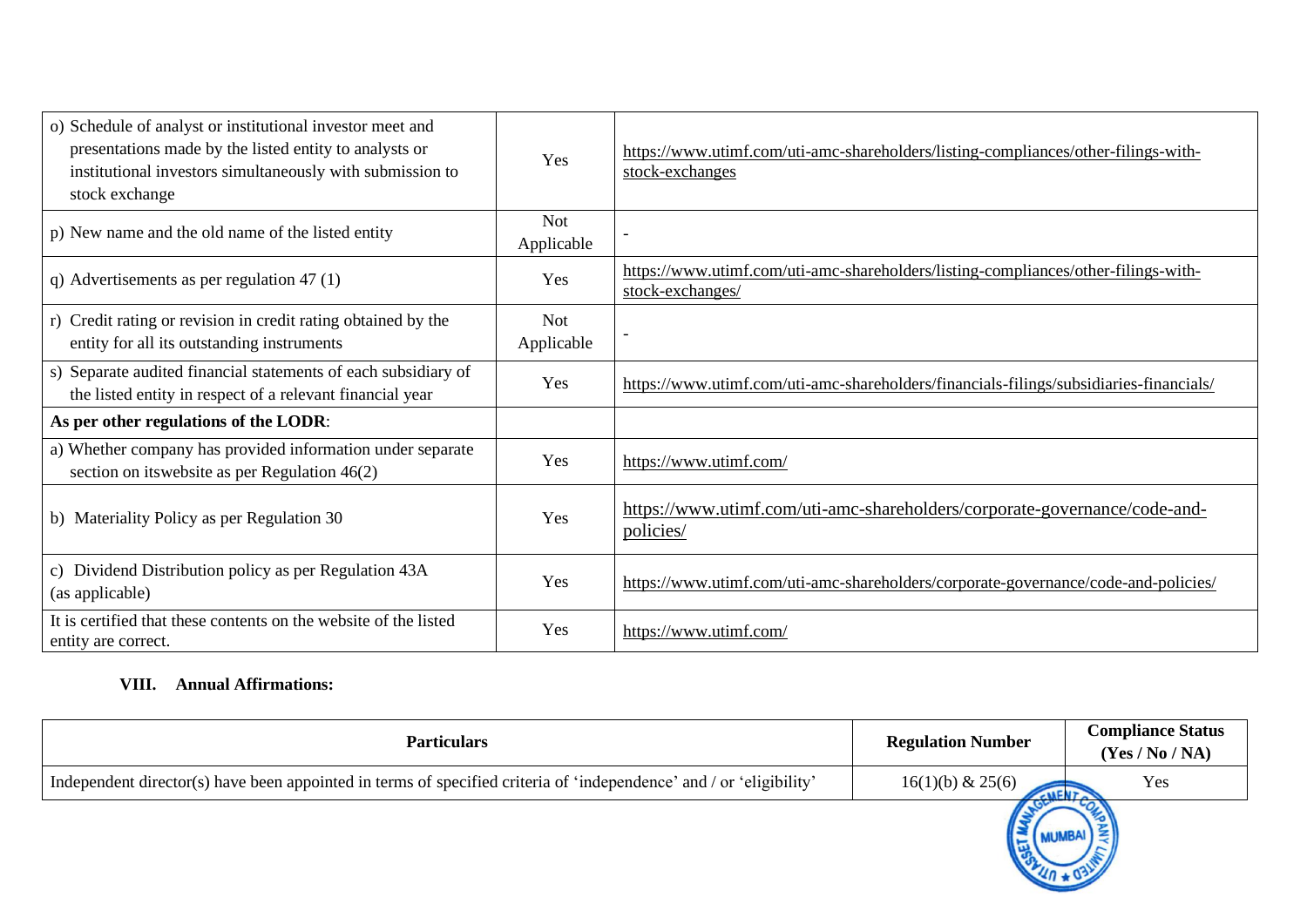| Board composition                                       | $17(1), 17(1A) \& 17(1B)$      | Yes            |
|---------------------------------------------------------|--------------------------------|----------------|
| Meeting of Board of Directors                           | 17(2)                          | Yes            |
| Quorum of board meeting                                 | 17(2A)                         | Yes            |
| <b>Review of Compliance Reports</b>                     | 17(3)                          | Yes            |
| Plans for orderly succession for appointments           | 17(4)                          | Yes            |
| Code of Conduct                                         | 17(5)                          | Yes            |
| Fees / compensation                                     | 17(6)                          | Yes            |
| Minimum Information                                     | 17(7)                          | Yes            |
| Compliance Certificate                                  | 17(8)                          | Yes            |
| Risk Assessment & Management                            | 17(9)                          | Yes            |
| Performance Evaluation of Independent Directors         | 17(10)                         | Yes            |
| <b>Recommendation of Board</b>                          | 17(11)                         | Yes            |
| Maximum number of directorship                          | 17A                            | Yes            |
| <b>Composition of Audit Committee</b>                   | 18(1)                          | Yes            |
| Meeting of Audit Committee                              | 18(2)                          | Yes            |
| Composition of Nomination & Remuneration Committee      | 19(1) & (2)                    | Yes            |
| Quorum of Nomination and Remuneration Committee Meeting | 19(2A)                         | Yes            |
| Meeting of Nomination & Remuneration Committee          | 19(3A)                         | Yes            |
| Composition of Stakeholder Relationship Committee       | $20(1)$ , $20(2)$ and $20(2A)$ | Yes            |
| Meeting of Stakeholder Relationship Committee           | 20(3A)<br>GEMEN.               | Yes<br>$r_{c}$ |

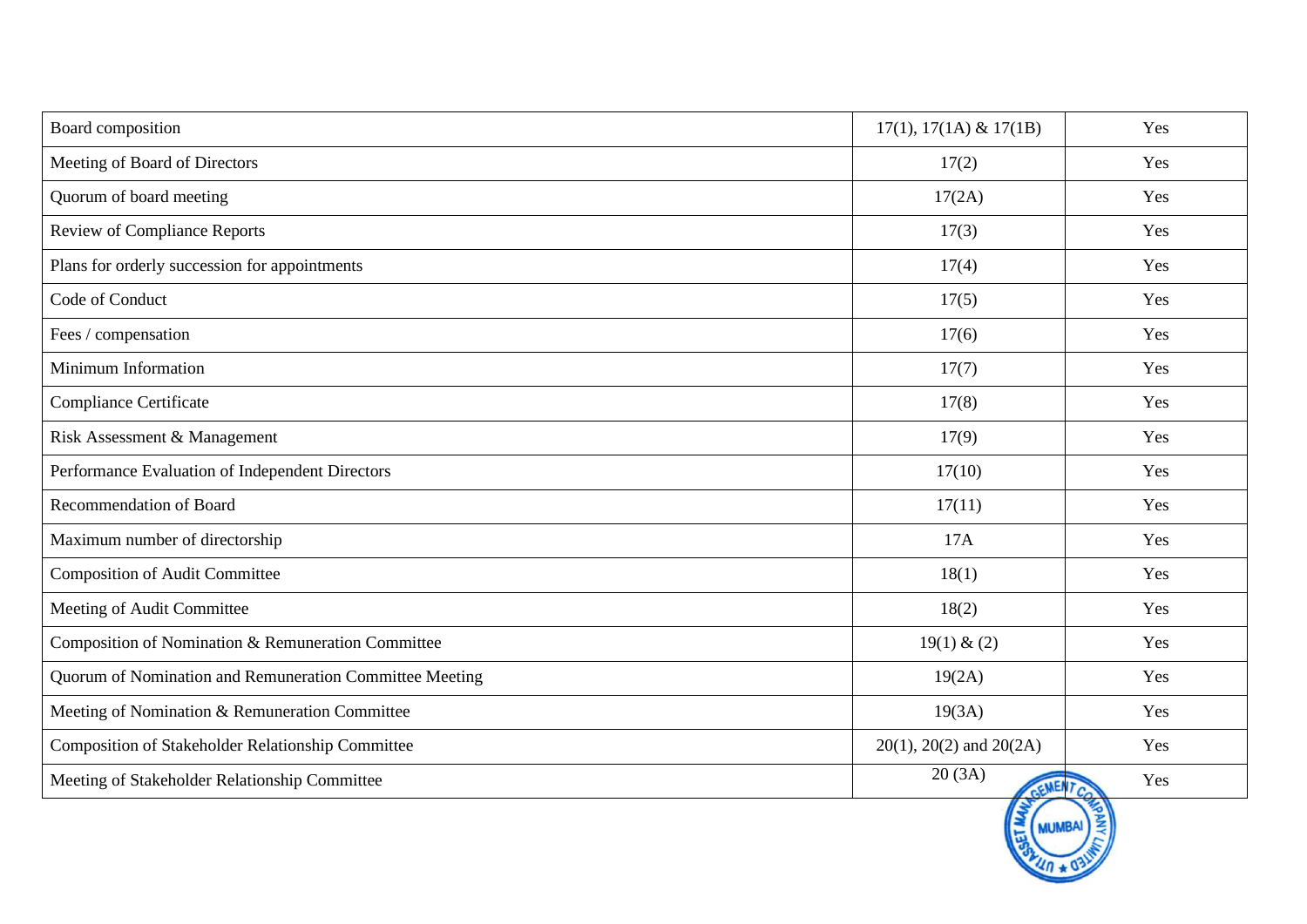| Composition and role of Risk Management Committee                                                                    | 21(1), (2), (3), (4)           | Yes            |
|----------------------------------------------------------------------------------------------------------------------|--------------------------------|----------------|
| Meeting of Risk Management Committee                                                                                 | 21(3A)                         | Yes            |
| Vigil Mechanism                                                                                                      | 22                             | Yes            |
| Policy for related party transaction                                                                                 | $23(1),(1A),(5),(6),(7)$ & (8) | Yes            |
| Prior or Omnibus approval of Audit Committee for all related party transactions                                      | 23(2), (3)                     | Yes            |
| Approval for material related party<br>transactions                                                                  | 23(4)                          | Not Applicable |
| Disclosure of related party transactions on consolidated basis                                                       | 23(9)                          | Yes            |
| Composition of Board of Directors of unlisted material Subsidiary                                                    | 24(1)                          | Yes            |
| Other Corporate Governance requirements with respect to subsidiary of listed entity                                  | $24(2),(3),(4),(5)$ & (6)      | Yes            |
| Annual Secretarial Compliance Report                                                                                 | 24(A)                          | Yes            |
| Alternate Director to Independent Director                                                                           | 25(1)                          | Not Applicable |
| Maximum tenure                                                                                                       | 25(2)                          | Yes            |
| Meeting of Independent Directors                                                                                     | 25(3) & (4)                    | Yes            |
| Familiarization of Independent Directors                                                                             | 25(7)                          | Yes            |
| Declaration from Independent Director                                                                                | 25(8) & (9)                    | Yes            |
| Directors and Officers Insurance                                                                                     | 25(10)                         | Yes            |
| Memberships in Committees                                                                                            | 26(1)                          | Yes            |
| Affirmation with compliance to code of conduct from members of Board of Directors and Senior management<br>Personnel | 26(3)                          | Yes            |
| Disclosure of Shareholding by Non-Executive Directors                                                                | 26(4)                          | Yes            |
| Policy with respect to obligations of Directors and Senior Management                                                | $26(2)$ & $26(5)$              | Yes            |
|                                                                                                                      |                                |                |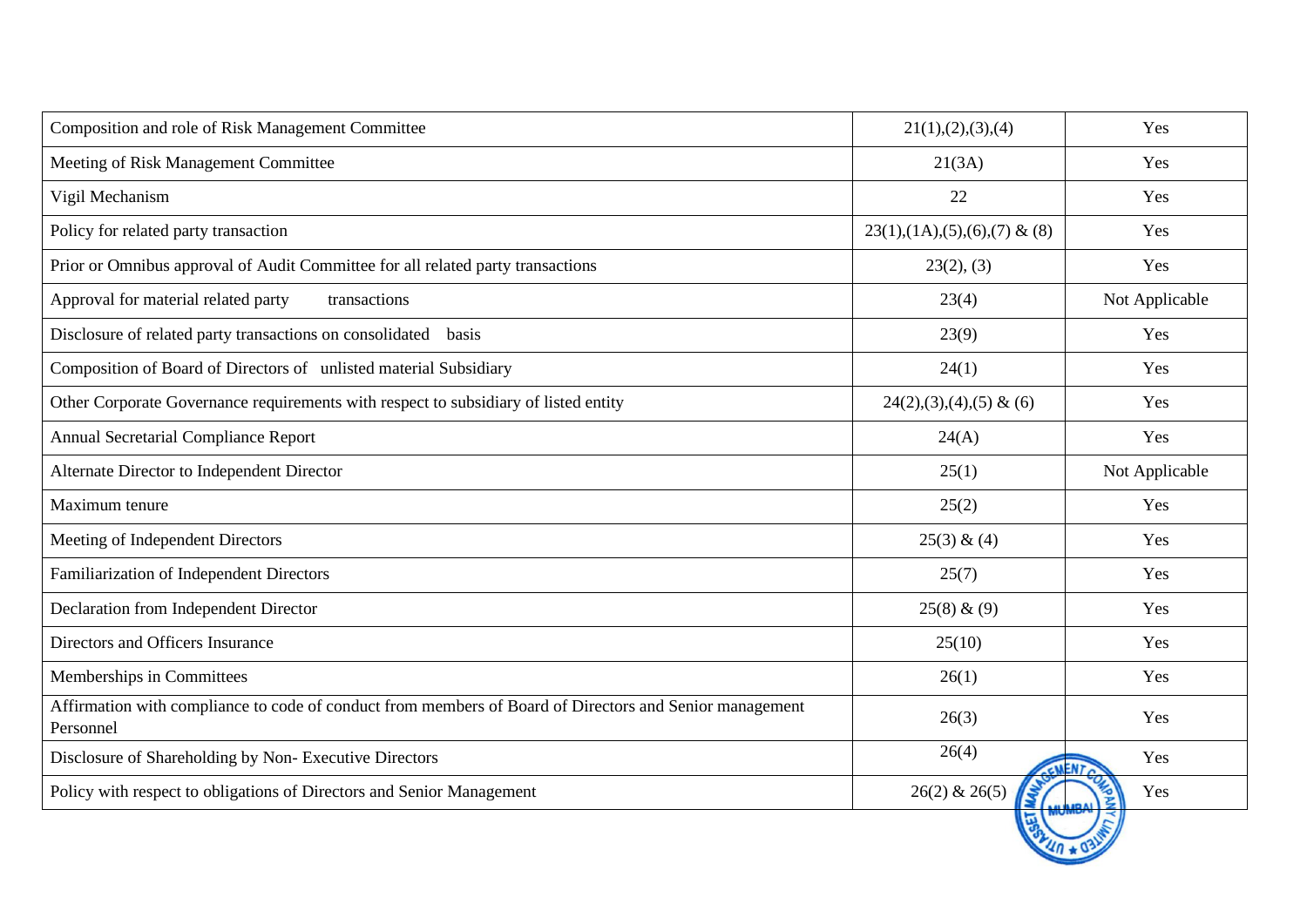### **IX. Affirmations:**

.

The Listed Entity has approved the Material Subsidiary Policy and the Corporate Governance requirements with respect to the subsidiary of Listed Entity





#### **X. Disclosure of Loans / guarantees / comfort letters / securities etc.: Not Applicable**

**Reason for Non Applicability:** UTI Asset Management Company Limited is a professionally managed company and does not have an identifiable promoter. The Company has not granted any loans or provided any guarantee / security / comfort letter to any director (including relatives) or KMPs or any other entity controlled by them.

(A) Any loan or any other form of debt advanced by the listed entity directly or indirectly to:

| Entity                                                | Aggregate amount advanced during six months | Balance outstanding at the end of six months |
|-------------------------------------------------------|---------------------------------------------|----------------------------------------------|
| Promoter or any other entity controlled by them       |                                             |                                              |
| Promoter Group or any other entity controlled by them |                                             |                                              |
| Directors (including relatives) or any other entity   |                                             |                                              |
| controlled by them.                                   |                                             |                                              |
| KMPs or any other entity controlled by them           |                                             |                                              |

(B) Any guarantee/ comfort letter (by whatever name called) provided by the listed entity directly or indirectly, in connection with any loan(s) or any other form of debt availed by: